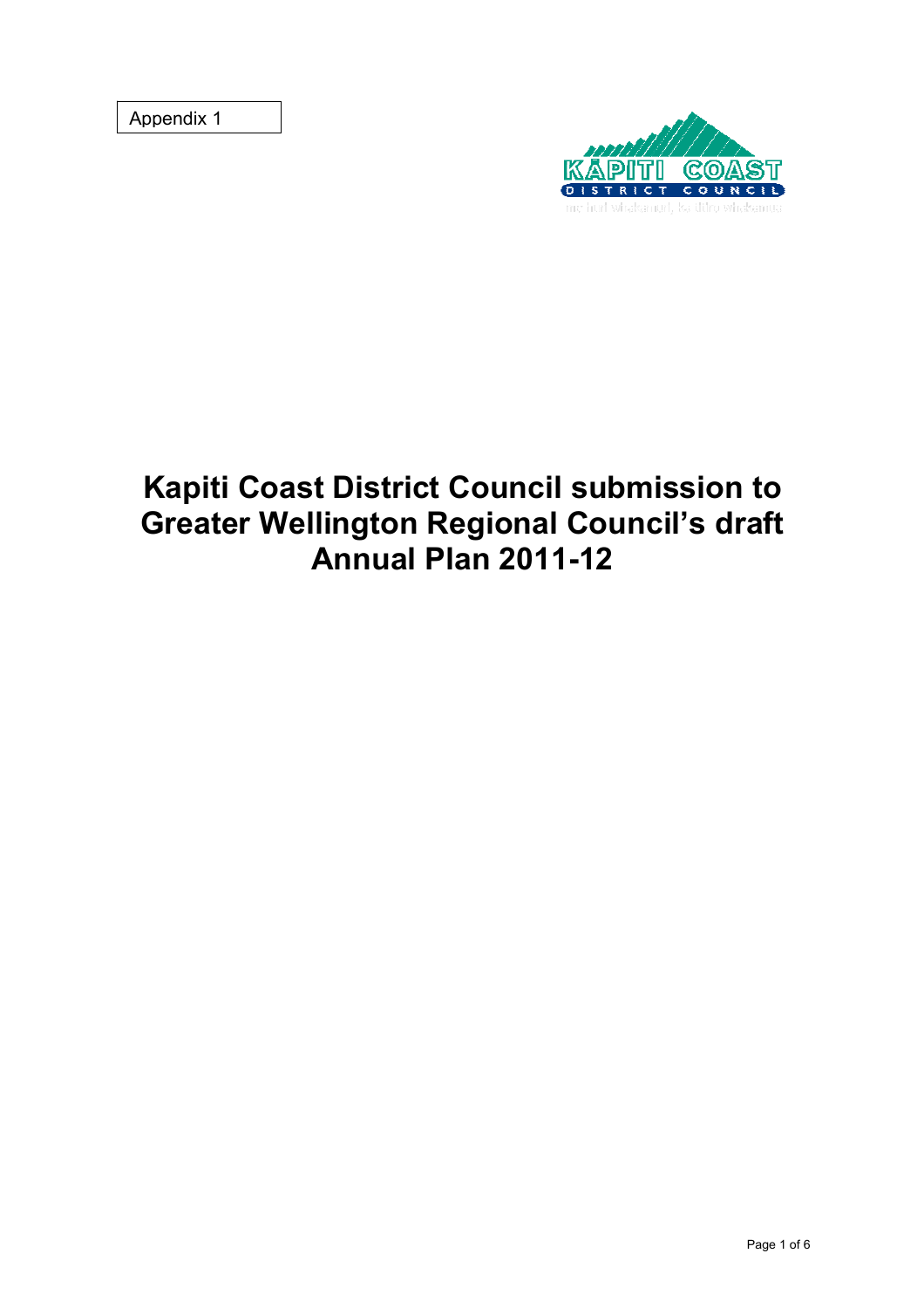# **1. Introduction**

Kapiti Coast District Council welcomes the opportunity to provide feedback on Greater Wellington Regional Council's draft Annual Plan 2011-12. The Council wishes to speak to this submission.

## **2. Resource management**

The Council supports the resource management group of activities, but notes that implementation of the proposed Regional Policy Statement (RPS) needs funding. It is not just concerned with the resolution of appeals.

The Council submitted in support of the proposed Regional Policy Statement in 2009, but is concerned that the Resource Management planning activity lacks funding for policy investigation to implement RPS policies, and assist councils and iwi with accurate information from GW led investigations to implement the RPS.

The success of the RPS will rely on significant funding and resources being available to local authorities to undertake the detailed assessment required by the RPS. The policies require a high level of investigation and monitoring. The operative RPS has been limited by a lack of funding for implementation of the policies, in particular the Landscape and Energy policies.

# **3. Transport**

# **3.1. Proposed Wellington Rail Package**

 The Kāpiti Coast District Council supports the proposed Wellington Rail Package which includes the acquisition of the Ganz Mavag fleet, railway stations and carparks, the depot and stabling assets. Greater Wellington already has a significant role in the provision and funding of metro services. It is hoped that the Wellington Rail Package will ensure that rail services improve in reliability, capacity and increase the mode share of public transport.

# **3.2. Raumati Railway Station**

The Council is keen to be involved with the review of the current Regional Rail Plan in view of the new rail package. With Greater Wellington now proposing to take over ownership of assets associated with the provision of rail passenger transport, the Kāpiti Coast District Council requests that Greater Wellington consider the issue of the Raumati Railway Station and how this fits into the long term vision for the rail network. The Council wants to see Greater Wellington review the provision of a railway station at Raumati in year 10, now that the rail upgrade is successfully completed. The community is still awaiting this station.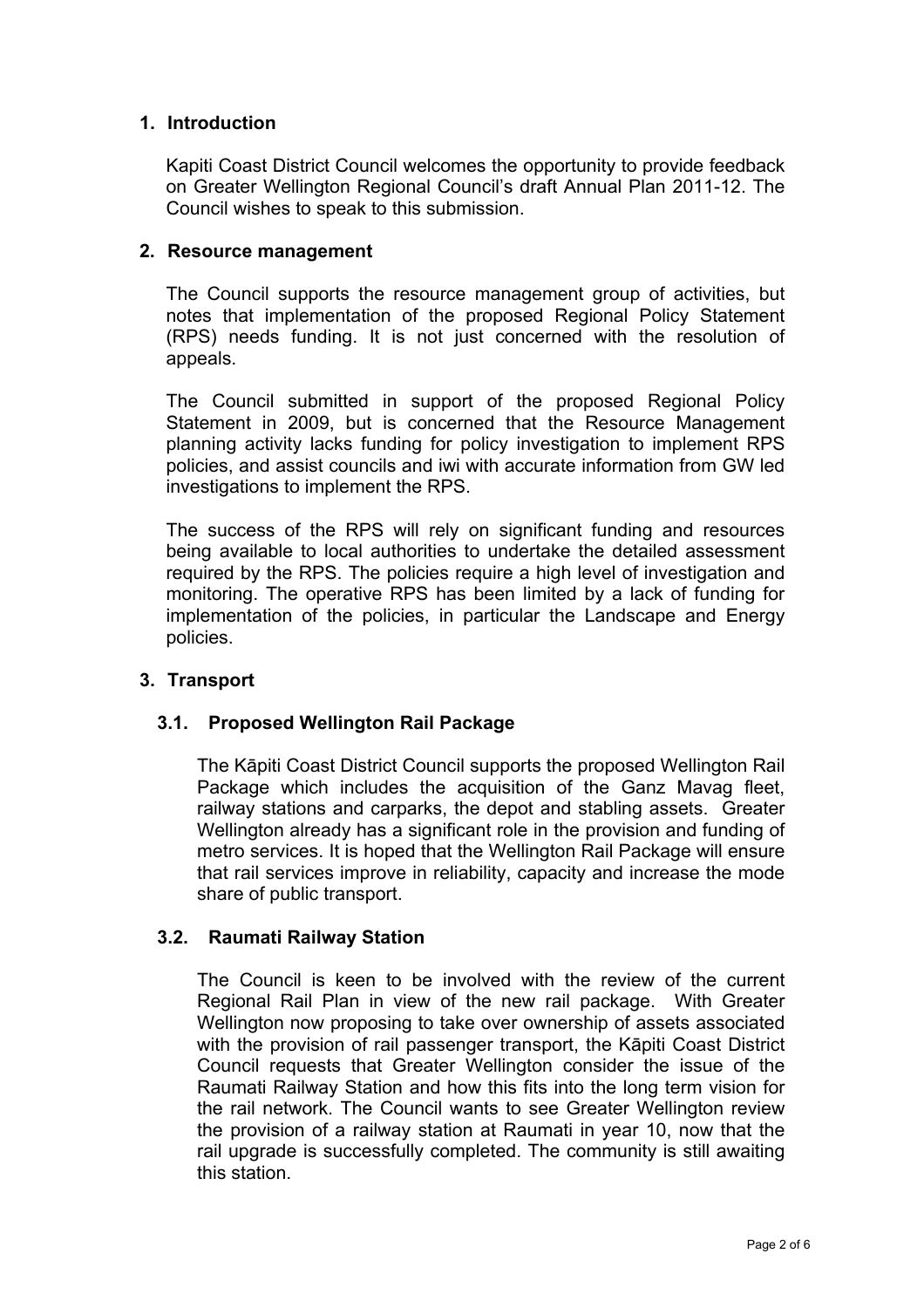# **3.3. Ōtaki public transport review**

The Council welcomes the opportunity to work with Greater Wellington on the review of Ōtaki public transport services and hopes that there will be an improved level of service achieved there as a result, with a more flexible, responsive service that meets local needs.

The recent research undertaken by Massey University - *Attitudes and behaviour in relation to public transport in NZ's non-metropolitan regions* (Nov 2010) raises pertinent issues and a range of solutions that could be applied to the Ōtaki community.

The research points out that conventional passenger transport is not as easy to achieve in small towns as in large metropolitan regions, given the lower level of travel between these towns and larger urban areas. The research asserts that there is a need to explore flexible innovative options such as demand responsive or shared transport options which have the potential to deliver substantial economic and social benefits in non-metropolitan regions.<sup>[1](#page-2-0)</sup> The Council hopes that the review will explore some of these ideas in the Ōtaki context.

# **3.4. Ōtaki rail**

 $\overline{a}$ 

The Council would like to reiterate that the Capital Connection provides the only passenger rail service link for Ōtaki residents, and that this needs to be recognised by GWRC as an inter-regional service that delivers commuters into Wellington every day. The Council also request that upgrading the rail to Ōtaki is included in ongoing planning as it remains a priority for the Kapiti Coast District.

#### **3.5. Waikanae Park and Ride**

The Council welcomes the provision of the rail improvements to Waikanae but continues to have concerns about the inadequate Park and Ride facilities. KCDC has at its own cost undertaken a survey of parking in the Waikanae area including the railway station. The results will be shared with Greater Wellington together with a plan of proposed parking restrictions. The Council welcomes ongoing proactive dialogue with Greater Wellington to enable Waikanae town centre to operate in an efficient manner. As part of the plan, current thinking is that Greater Wellington needs to encourage more carpooling and use of buses to access the railway station. This could require provision of a bus service from Waikanae Beach to the railway station similar to the recent Paraparaumu Beach to rail service, making the journey quicker and more direct.

<span id="page-2-0"></span><sup>&</sup>lt;sup>1</sup> C Cheyne and M Iran Attitudes and behaviour in relation to public transport in NZ's non-metropolitan regions Nov 2010 Massey University.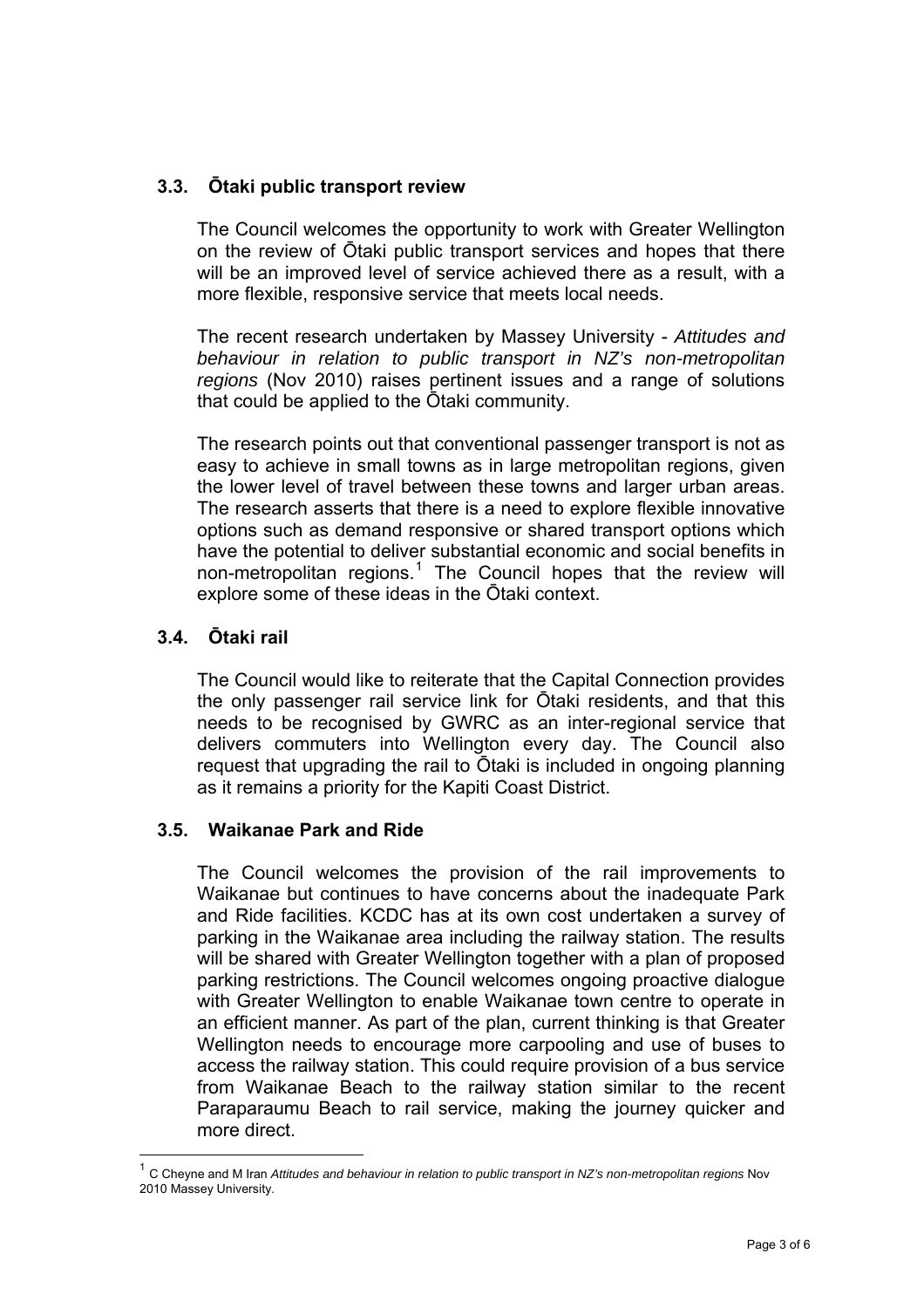# **3.6. Transport rate review**

The Council has concerns about the formula used to calculate the transport rate as it applies to different areas in the region. The costs of public transport services, including capital works, are allocated across the region through the targeted transport rate. The Kāpiti Coast including Ōtaki will bear some of the capital costs from investments in the public transport infrastructure. It is unclear whether the capital investment in the Northern Main Trunk Line will be allocated across the region or only to the Kāpiti Coast. If the latter, it will mean that Ōtaki will be paying increased rates for a reduced level of service as things stand at present.

# **4. Parks and forests**

## **4.1. Queen Elizabeth Park cycle path linking Paekākāriki and Raumati South**

Kāpiti Coast District Council would like to see Greater Wellington develop a cycle route through Queen Elizabeth Park between Paekākāriki and Raumati South.

This route has been identified through the District Council's Long Term Council Community Plan planning process repeatedly as a key safe cycle route to connect Paekākāriki with the rest of the District.

A cycleway linking Paekākāriki with Raumati is the key link in the Cycleways Walkways and Bridleways (CWB) network for the Kāpiti Coast District. The ideal cycle route with a maximum gradient of three percent was identified in the Queen Elizabeth Park Cycling Tracks Concept Plan in 2008. This route follows most of the existing "Inland Track" and would provide easy, safe and pleasant cycling between Tilley Road in Paekākāriki and Rainbow Court in Raumati South. An upgraded inland track with a high quality gravel surface 2-3m wide would complete the significant missing link in the District's cycling network. It will provide a safe and attractive alternative to SH 1 suitable for all cyclists but particularly for beginners or family groups and older cyclists enjoying the attractions the district has to offer.

In addition to commuter cyclists, with Whareroa Farm opening to the public at the end of April, Queen Elizabeth Park will become more popular with locals and regional recreational cyclists who can take advantage of the train service from Wellington to Paekākāriki.

Queen Elizabeth Park is set to become a popular recreational hub particularly for mountain bikers seeking new terrain in Whareroa Farm and the Akatarawa forest and a cycle path through the park is now long overdue.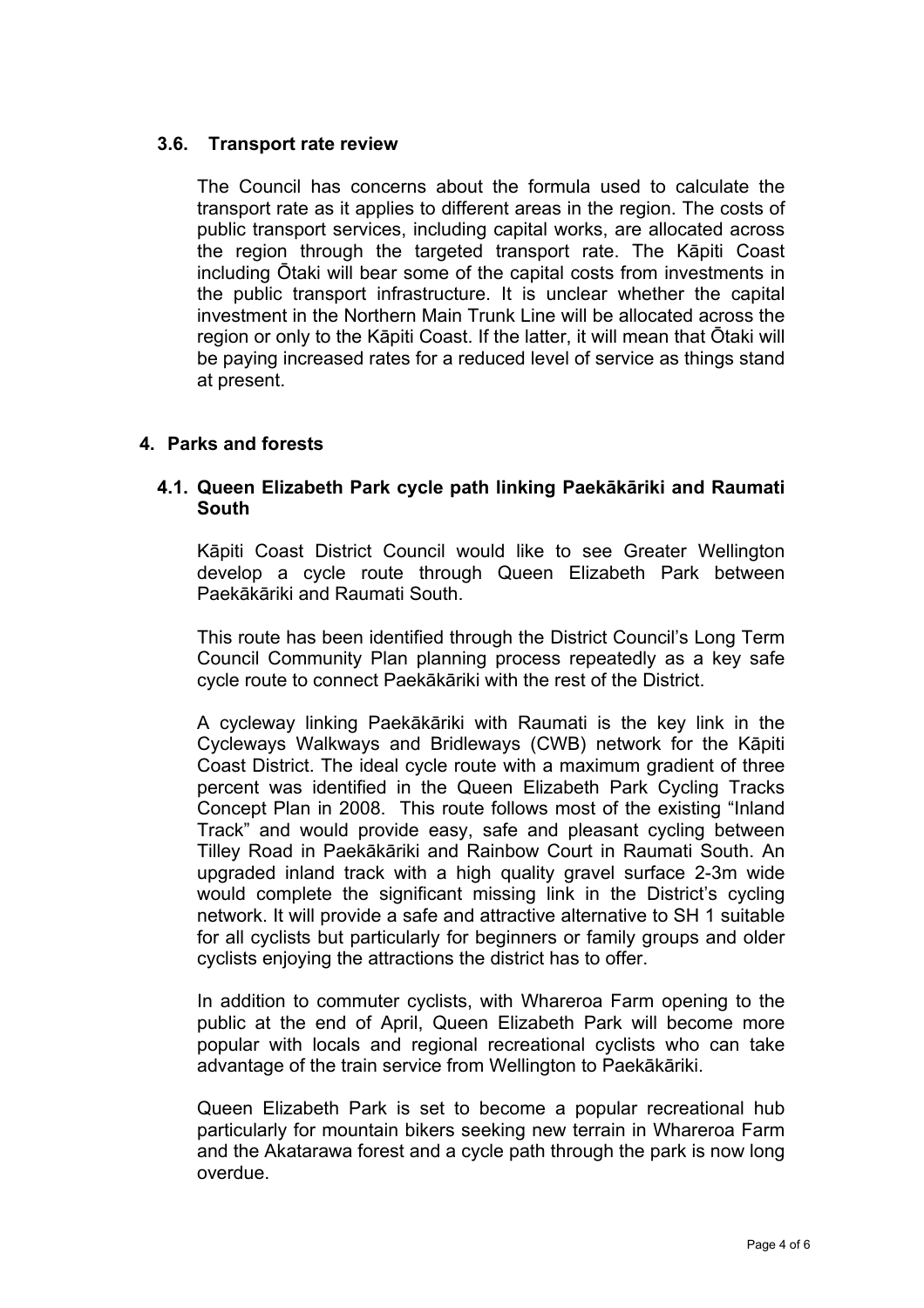# **5. Safety and flood protection**

## **5.1. Environmental enhancement of river corridors**

Greater Wellington is commended for proposing to allocate \$37,500 in its budgets for environmental enhancement of the Waikanae River corridor. Greater Wellington has indicated that the budget will be used to provide practical help, for the Friends of the Waikanae River, to prepare and maintain restoration sites. This help is much needed, and must be maintained.

# **5.2. Flood protection infrastructure**

The Council request that Greater Wellington develop a new Flood Protection Management Plan for the Mangaone Stream. There are a number of urgent flooding issues on the stream which affect adjacent farms and properties. There are some potential inaccuracies in the Flood Hazard Mapping of this stream which need correcting. The Council wants to see a budget allocated so that an active maintenance programme can be put in place that will limit the frequency of properties being flooded there on a regular basis.

#### **5.3. Ōtaki Floodplain Management Plan**

The Council does not wish to see the review of the Ōtaki Floodplain Management Plan deferred to 2013. It was first drafted in 1998 and should be reviewed in 2011-12.

#### **6. Land Management**

#### **6.1. Pest (animal and plant) management**

Greater Wellington is commended for increasing spending on its Regional Possum Predator Control Programme by \$100,000 in 2010/2011, and for maintaining its budget for this purpose. However it is uncertain whether possum control at the existing level is adequate to deal with the threat possums pose to the maintenance of indigenous biodiversity throughout the region, any reduction is sure to increase that threat, and erode the gains made in controlled areas.

# **6.2. Biodiversity**

The creation of a Biodiversity department is a positive move. The Kāpiti Coast District Council looks forward to the publication of a Regional Biodiversity Strategy that establishes a regional vision, objectives, and priorities for management. Comprehensive 'state and trend' monitoring of the region's biodiversity is needed to inform management and